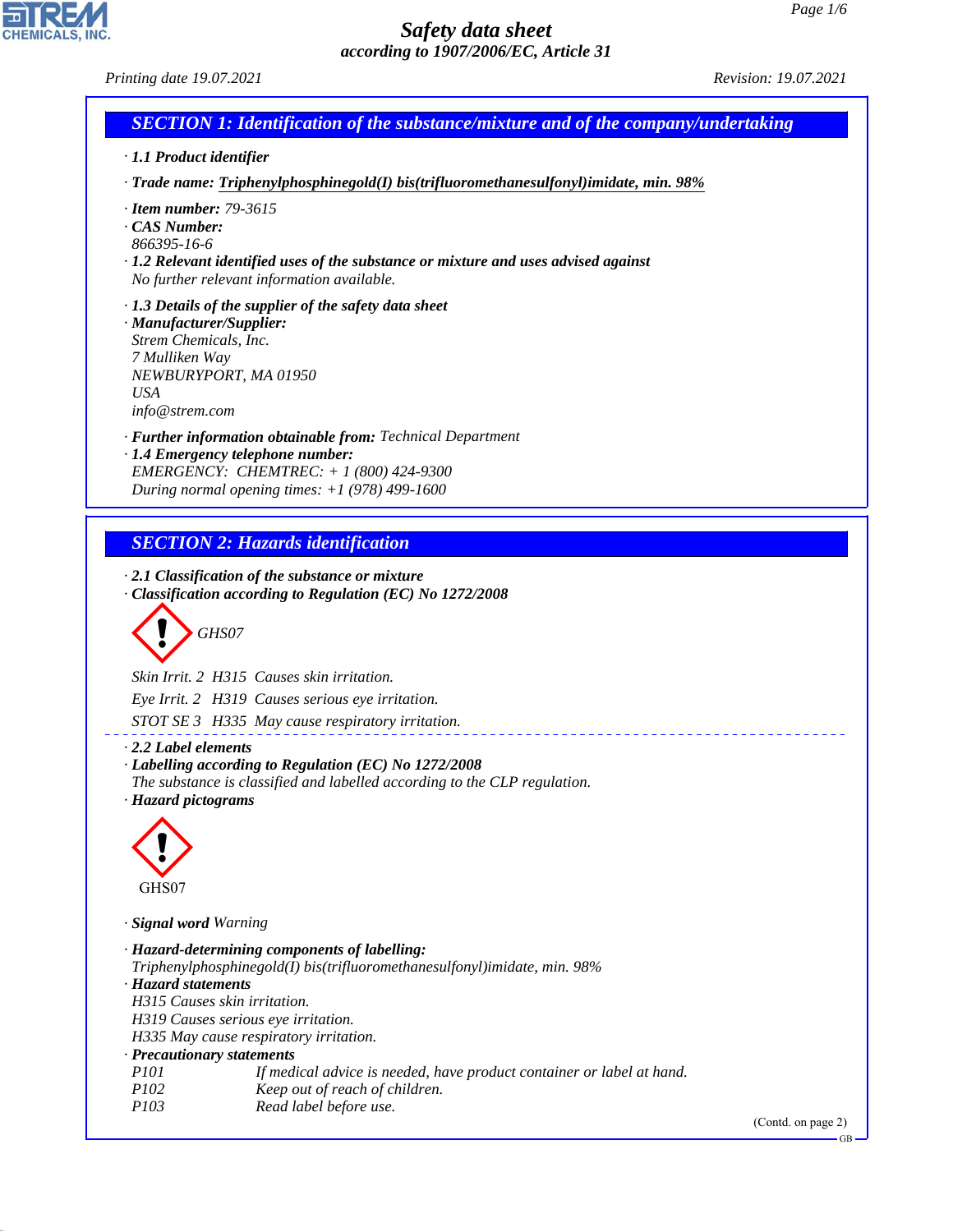*Printing date 19.07.2021 Revision: 19.07.2021*

*Trade name: Triphenylphosphinegold(I) bis(trifluoromethanesulfonyl)imidate, min. 98%*

|                           | (Contd. of page 1)                                                                                    |
|---------------------------|-------------------------------------------------------------------------------------------------------|
| P231                      | Handle under inert gas.                                                                               |
| P <sub>235</sub>          | Keep cool.                                                                                            |
|                           | P305+P351+P338 IF IN EYES: Rinse cautiously with water for several minutes. Remove contact lenses, if |
|                           | present and easy to do. Continue rinsing.                                                             |
| <i>P410</i>               | Protect from sunlight.                                                                                |
| P422                      | Store contents under inert gas.                                                                       |
| <i>P501</i>               | Dispose of contents/container in accordance with local/regional/national/international                |
|                           | regulations.                                                                                          |
| $\cdot$ 2.3 Other hazards |                                                                                                       |

*· Results of PBT and vPvB assessment*

*· PBT: Not applicable.*

*· vPvB: Not applicable.*

## *SECTION 3: Composition/information on ingredients*

*· 3.1 Chemical characterisation: Substances*

*· CAS No. Description*

*866395-16-6 Triphenylphosphinegold(I) bis(trifluoromethanesulfonyl) imidate, min. 98%*

# *SECTION 4: First aid measures*

*· 4.1 Description of first aid measures*

- *· After inhalation: In case of unconsciousness place patient stably in side position for transportation.*
- *· After skin contact: Immediately wash with water and soap and rinse thoroughly.*
- *· After eye contact:*
- *Rinse opened eye for several minutes under running water. If symptoms persist, consult a doctor.*
- *· After swallowing: If symptoms persist consult doctor.*
- *· 4.2 Most important symptoms and effects, both acute and delayed No further relevant information available.*
- *· 4.3 Indication of any immediate medical attention and special treatment needed*
- *No further relevant information available.*

# *SECTION 5: Firefighting measures*

*· 5.1 Extinguishing media*

- *· Suitable extinguishing agents: Use fire extinguishing methods suitable to surrounding conditions.*
- *· 5.2 Special hazards arising from the substance or mixture No further relevant information available.*
- *· 5.3 Advice for firefighters*
- *· Protective equipment: No special measures required.*

# *SECTION 6: Accidental release measures*

*· 6.1 Personal precautions, protective equipment and emergency procedures Not required.*

*· 6.2 Environmental precautions: No special measures required.*

*· 6.3 Methods and material for containment and cleaning up: Dispose contaminated material as waste according to item 13. Ensure adequate ventilation.*

*· 6.4 Reference to other sections*

44.1.1

*See Section 7 for information on safe handling. See Section 8 for information on personal protection equipment.*

(Contd. on page 3)

GB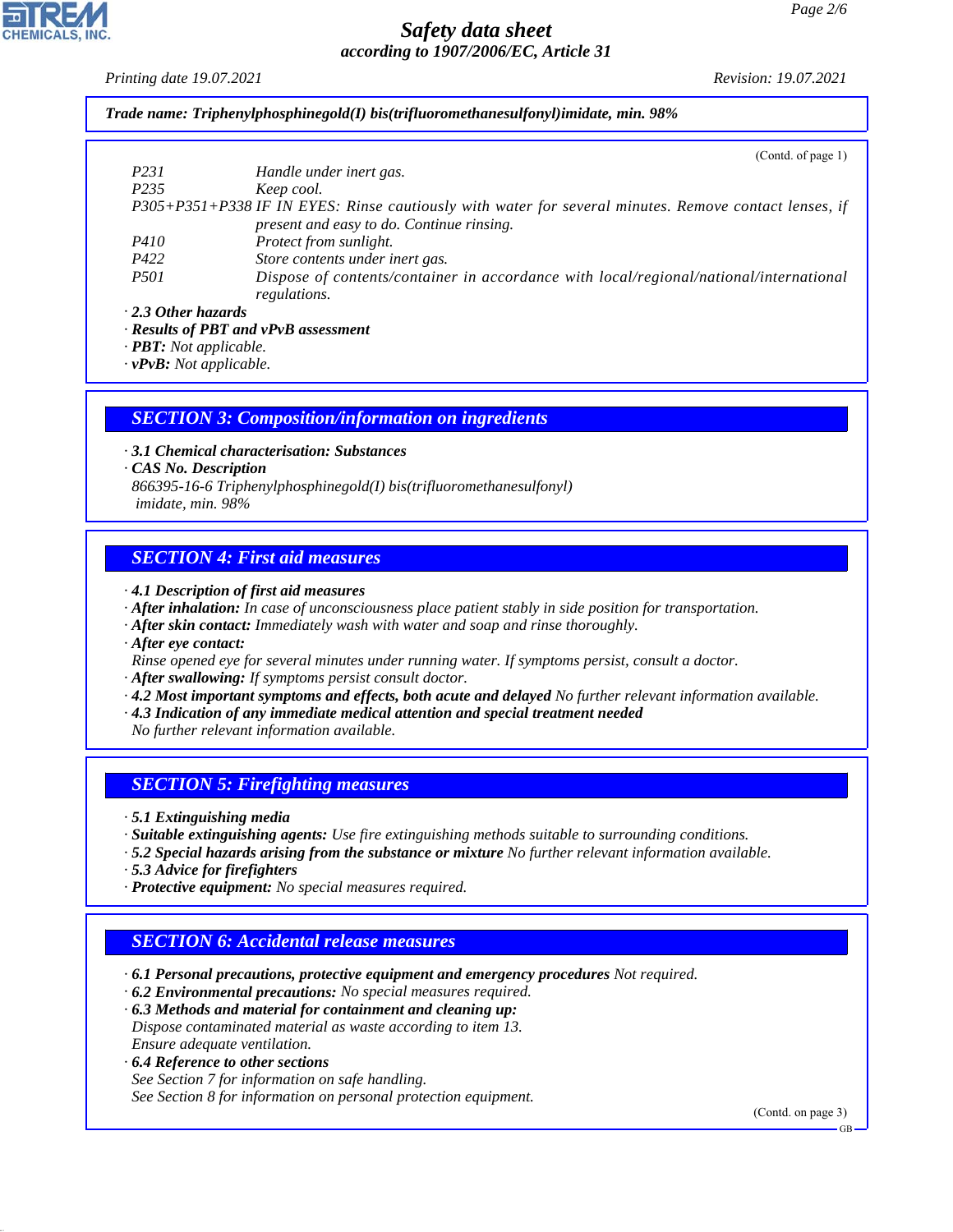*Printing date 19.07.2021 Revision: 19.07.2021*

*Trade name: Triphenylphosphinegold(I) bis(trifluoromethanesulfonyl)imidate, min. 98%*

(Contd. of page 2)

*See Section 13 for disposal information.*

### *SECTION 7: Handling and storage*

*· 7.1 Precautions for safe handling Open and handle receptacle with care.*

*· Handling: Handle under inert gas.*

- *· Information about fire and explosion protection: No special measures required.*
- *· 7.2 Conditions for safe storage, including any incompatibilities*

*· Storage:*

*Keep cool.*

*Store contents under inert gas.*

*Protect from sunlight.*

- *· Requirements to be met by storerooms and receptacles: No special requirements.*
- *· Information about storage in one common storage facility: Not required.*
- *· Further information about storage conditions: Keep container tightly sealed.*
- *· Recommended storage temperature: Store at temperatures not exceeding -18 °C. Keep cool.*
- *· 7.3 Specific end use(s) No further relevant information available.*

#### *SECTION 8: Exposure controls/personal protection*

- *· Additional information about design of technical facilities: No further data; see item 7.*
- *· 8.1 Control parameters*
- *· Ingredients with limit values that require monitoring at the workplace: Not required.*
- *· Additional information: The lists valid during the making were used as basis.*
- *· 8.2 Exposure controls*
- *· Personal protective equipment:*
- *· General protective and hygienic measures:*

*Keep away from foodstuffs, beverages and feed. Immediately remove all soiled and contaminated clothing Wash hands before breaks and at the end of work. Avoid contact with the eyes and skin.*

*· Respiratory protection:*

*In case of brief exposure or low pollution use respiratory filter device. In case of intensive or longer exposure use self-contained respiratory protective device.*

*· Protection of hands:*



44.1.1

\_S*Protective gloves*

*The glove material has to be impermeable and resistant to the product/ the substance/ the preparation.*

*Due to missing tests no recommendation to the glove material can be given for the product/ the preparation/ the chemical mixture.*

*Selection of the glove material on consideration of the penetration times, rates of diffusion and the degradation · Material of gloves*

*The selection of the suitable gloves does not only depend on the material, but also on further marks of quality and varies from manufacturer to manufacturer.*

*· Penetration time of glove material*

*The exact break through time has to be found out by the manufacturer of the protective gloves and has to be observed.*

(Contd. on page 4)

GB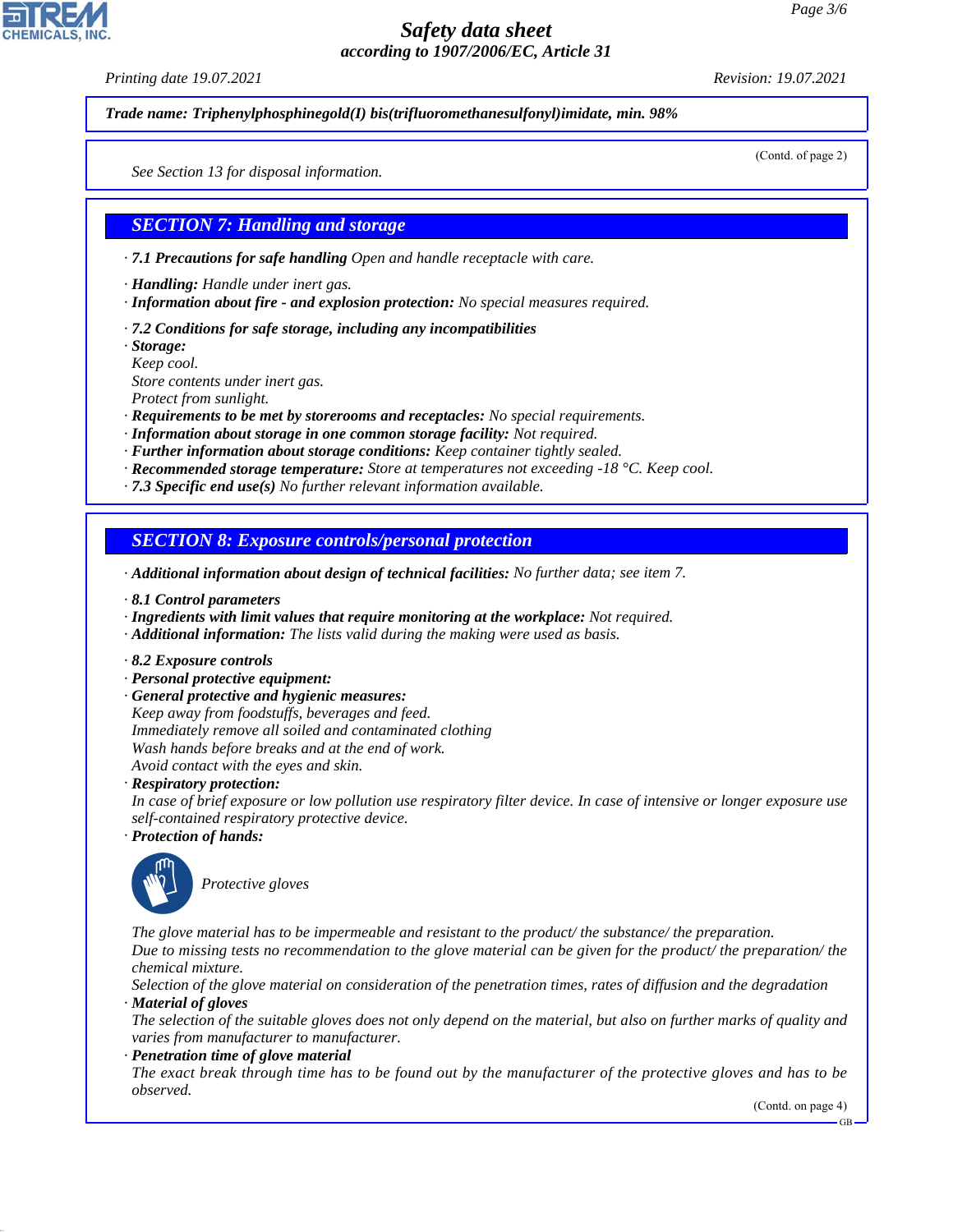*Printing date 19.07.2021 Revision: 19.07.2021*

CHEMICALS, INC.

| Trade name: Triphenylphosphinegold(I) bis(trifluoromethanesulfonyl)imidate, min. 98% |                                               |                    |  |
|--------------------------------------------------------------------------------------|-----------------------------------------------|--------------------|--|
|                                                                                      |                                               | (Contd. of page 3) |  |
| $\cdot$ Eye protection:                                                              |                                               |                    |  |
| Tightly sealed goggles                                                               |                                               |                    |  |
| · 9.1 Information on basic physical and chemical properties                          |                                               |                    |  |
| · General Information                                                                |                                               |                    |  |
| $\cdot$ Appearance:<br>Form:                                                         | Powder                                        |                    |  |
| Colour:                                                                              | Whitish                                       |                    |  |
| $\cdot$ Odour:                                                                       | <b>Odourless</b>                              |                    |  |
| · Odour threshold:                                                                   | Not determined.                               |                    |  |
| $\cdot$ pH-value:                                                                    | Not applicable.                               |                    |  |
| Change in condition                                                                  |                                               |                    |  |
| <b>Melting point/freezing point:</b>                                                 | Undetermined.                                 |                    |  |
| Initial boiling point and boiling range: Undetermined.                               |                                               |                    |  |
| · Flash point:                                                                       | Not applicable.                               |                    |  |
| · Flammability (solid, gas):                                                         | Not determined.                               |                    |  |
| · Ignition temperature:                                                              |                                               |                    |  |
| Decomposition temperature:                                                           | Not determined.                               |                    |  |
| · Auto-ignition temperature:                                                         | Not determined.                               |                    |  |
| · Explosive properties:                                                              | Product does not present an explosion hazard. |                    |  |
| · Explosion limits:                                                                  |                                               |                    |  |
| Lower:                                                                               | Not determined.                               |                    |  |
| <b>Upper:</b>                                                                        | Not determined.                               |                    |  |
| · Vapour pressure:                                                                   | Not applicable.                               |                    |  |
| $\cdot$ Density:                                                                     | Not determined.                               |                    |  |
| · Relative density                                                                   | Not determined.                               |                    |  |
| · Vapour density                                                                     | Not applicable.                               |                    |  |
| $\cdot$ Evaporation rate                                                             | Not applicable.                               |                    |  |
| · Solubility in / Miscibility with                                                   |                                               |                    |  |
| water:                                                                               | Insoluble.                                    |                    |  |
| · Partition coefficient: n-octanol/water:                                            | Not determined.                               |                    |  |
| · Viscosity:                                                                         |                                               |                    |  |
| Dynamic:                                                                             | Not applicable.                               |                    |  |
| Kinematic:                                                                           | Not applicable.                               |                    |  |
| · Solvent content:                                                                   |                                               |                    |  |
| <b>Organic solvents:</b>                                                             | $0.0\%$                                       |                    |  |
| $VOC$ (EC)                                                                           | 0.00%                                         |                    |  |
| <b>Solids content:</b>                                                               | 100.0%                                        |                    |  |
| $\cdot$ 9.2 Other information                                                        | No further relevant information available.    |                    |  |
|                                                                                      |                                               |                    |  |

# *SECTION 10: Stability and reactivity*

44.1.1

*· 10.1 Reactivity No further relevant information available.*

GB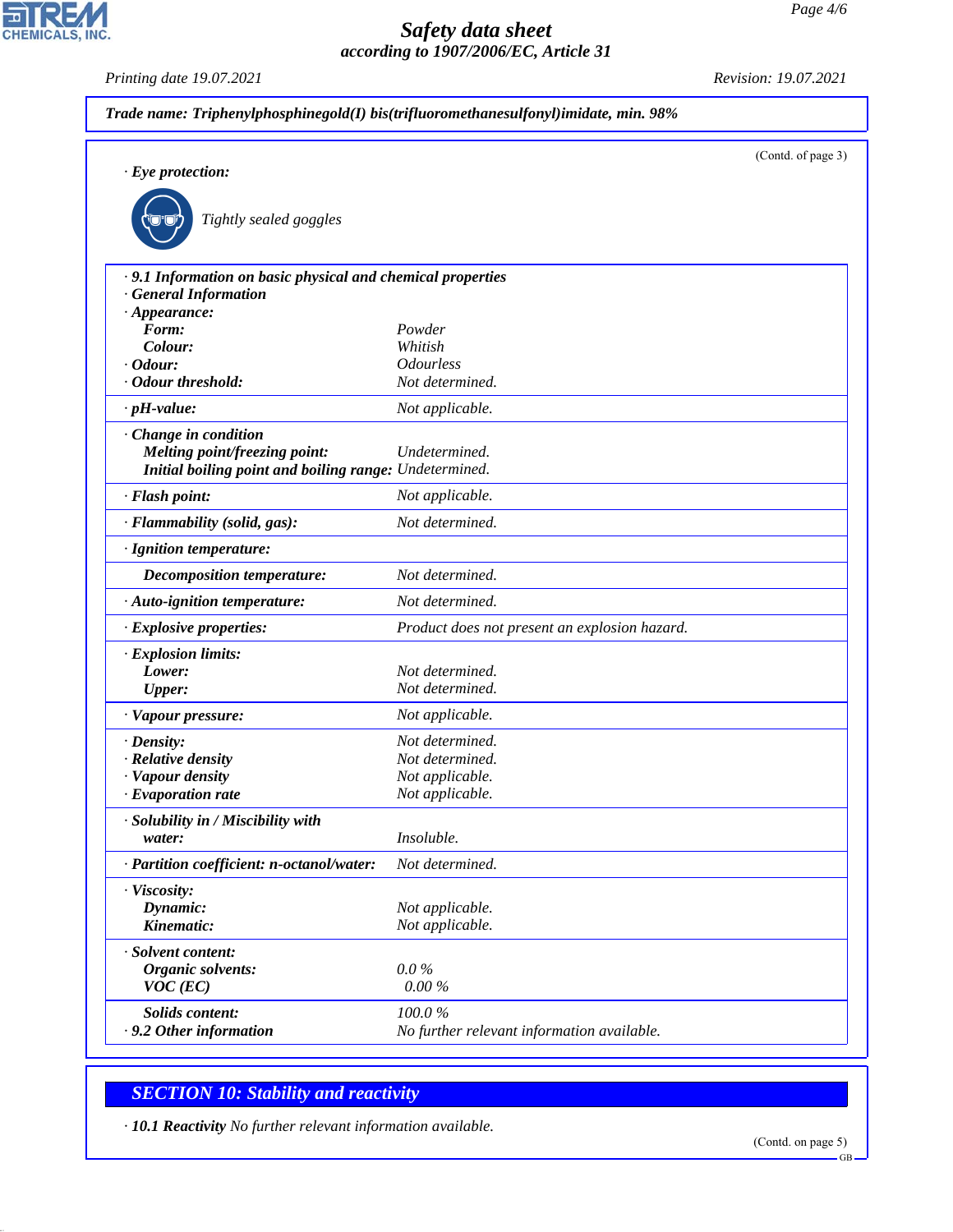*Printing date 19.07.2021 Revision: 19.07.2021*

*Trade name: Triphenylphosphinegold(I) bis(trifluoromethanesulfonyl)imidate, min. 98%*

- *· 10.2 Chemical stability*
- *· Thermal decomposition / conditions to be avoided: No decomposition if used according to specifications.*
- *· 10.3 Possibility of hazardous reactions No dangerous reactions known.*
- *· 10.4 Conditions to avoid No further relevant information available.*
- *· 10.5 Incompatible materials: No further relevant information available.*
- *· 10.6 Hazardous decomposition products: No dangerous decomposition products known.*

## *SECTION 11: Toxicological information*

- *· 11.1 Information on toxicological effects*
- *· Acute toxicity Based on available data, the classification criteria are not met.*
- *· Primary irritant effect:*
- *· Skin corrosion/irritation*
- *Causes skin irritation.*
- *· Serious eye damage/irritation*
- *Causes serious eye irritation.*
- *· Respiratory or skin sensitisation Based on available data, the classification criteria are not met.*
- *· CMR effects (carcinogenity, mutagenicity and toxicity for reproduction)*
- *· Germ cell mutagenicity Based on available data, the classification criteria are not met.*
- *· Carcinogenicity Based on available data, the classification criteria are not met.*
- *· Reproductive toxicity Based on available data, the classification criteria are not met.*
- *· STOT-single exposure*
- *May cause respiratory irritation.*
- *· STOT-repeated exposure Based on available data, the classification criteria are not met.*
- *· Aspiration hazard Based on available data, the classification criteria are not met.*

# *SECTION 12: Ecological information*

- *· 12.1 Toxicity*
- *· Aquatic toxicity: No further relevant information available.*
- *· 12.2 Persistence and degradability No further relevant information available.*
- *· 12.3 Bioaccumulative potential No further relevant information available.*
- *· 12.4 Mobility in soil No further relevant information available.*
- *· Additional ecological information:*
- *· General notes: Not known to be hazardous to water.*
- *· 12.5 Results of PBT and vPvB assessment*
- *· PBT: Not applicable.*
- *· vPvB: Not applicable.*
- *· 12.6 Other adverse effects No further relevant information available.*

# *SECTION 13: Disposal considerations*

- *· 13.1 Waste treatment methods*
- *· Recommendation*

44.1.1

*Must not be disposed together with household garbage. Do not allow product to reach sewage system.*

- *· Uncleaned packaging:*
- *· Recommendation: Disposal must be made according to official regulations.*

(Contd. on page 6)

GB